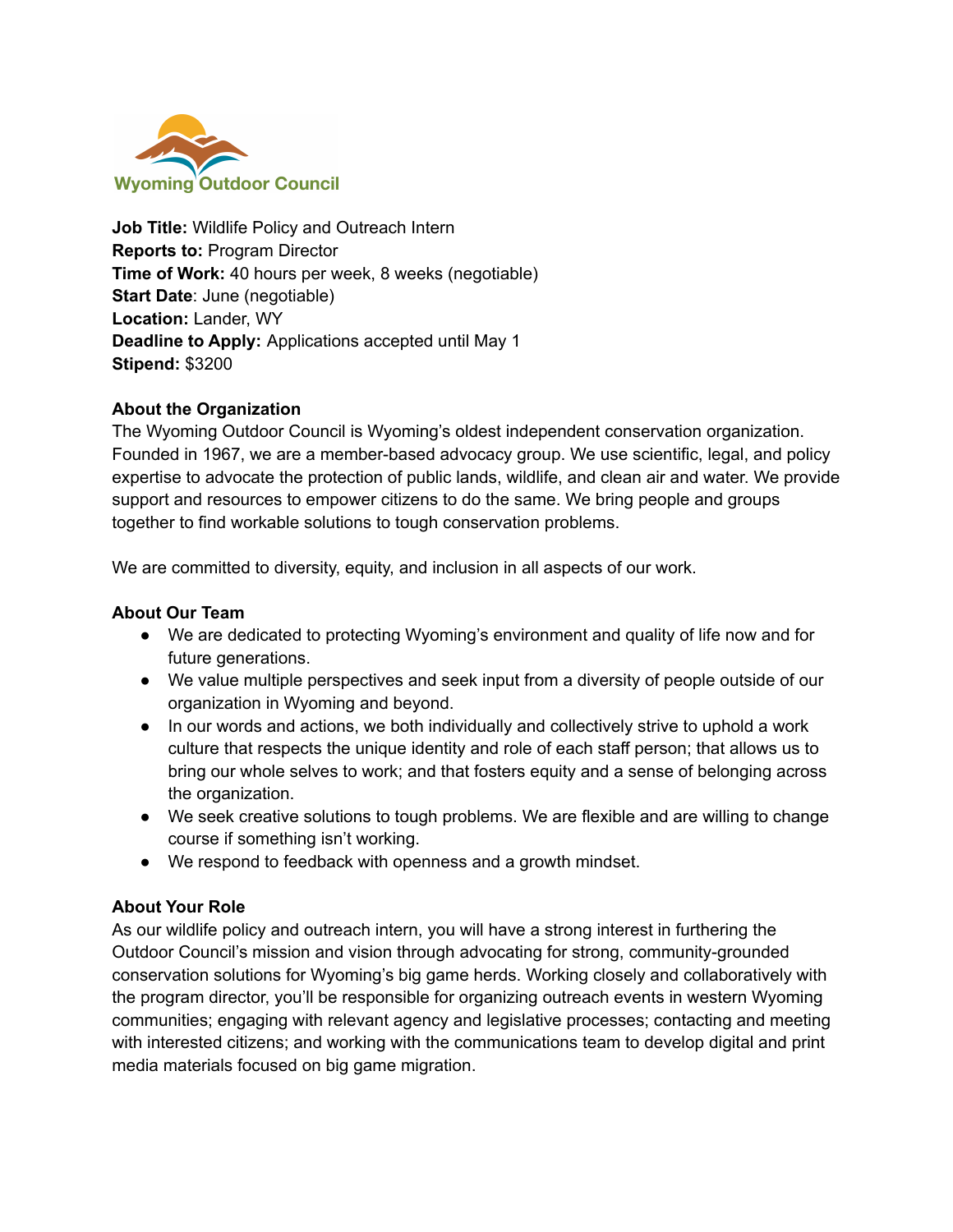## **You will:**

- Plan and execute two in-person outreach events focused on big game migration in western Wyoming communities, including identifying venues, inviting speakers, working with local advocates to plan event content, and organizing and executing logistics.
- Work closely with the program director to develop talking points to share with the public and other audiences about the value of Wyoming migration corridors and key opportunities to conserve these habitats.
- Attend and help document relevant and timely legislative and agency meetings as directed by the program director, including the July meeting of the Wyoming Game and Fish Commission; this may include the opportunity to give testimony.
- Work with our communications team to produce educational, engaging, and interactive content for the Outdoor Council's social media platforms including Facebook, Twitter, Instagram, and YouTube as well as any timely print communications.
- Contact and meet with citizen advocates interested in migration policy to learn about their needs, co-develop strategy, and support public communications efforts, including letters to the editor and other advocacy messaging approaches.
- Represent the organization at public events as identified by the program director.
- Participate in bi-monthly staff meetings and other meetings as scheduled.

# **About You**

You are passionate about Wyoming wildlife and communities, a creative thinker who loves interacting with people. You are interested in the intersections that exist between science, policy, and communication. You have personal and/or academic experience understanding Wyoming's landscapes and big game herds. You are a strong communicator both verbally and in writing, and you listen attentively and with curiosity when meeting with people from all walks of life.

You have comfort using personal computers and basic office software (familiarity with Google Docs is a plus). You also are well-versed in social media including Facebook, Twitter, Instagram, and YouTube. You aren't afraid to learn new skills or ask questions.

You love Wyoming, especially its outdoors, and are interested in the Wyoming Outdoor Council's mission and values.

## **What You Can Expect**

- Formal onboarding to ensure a comprehensive understanding of the work of a conservation advocacy group and more specifically, a comprehensive understanding of the Outdoor Council. The onboarding will include:
	- An introduction to all staff and an overview of our teams;
	- Overview (via print pubs, strategic plan, e.g.) of our current issues;
	- A gift membership, hat, and t-shirt;
	- Invitation to join staff, program, and board meetings;
	- If the internship is in-person, an orientation to office protocols, office space, use of equipment, any HR paperwork, etc.
- A staff supervisor/mentor who will give you considerable support and direction;